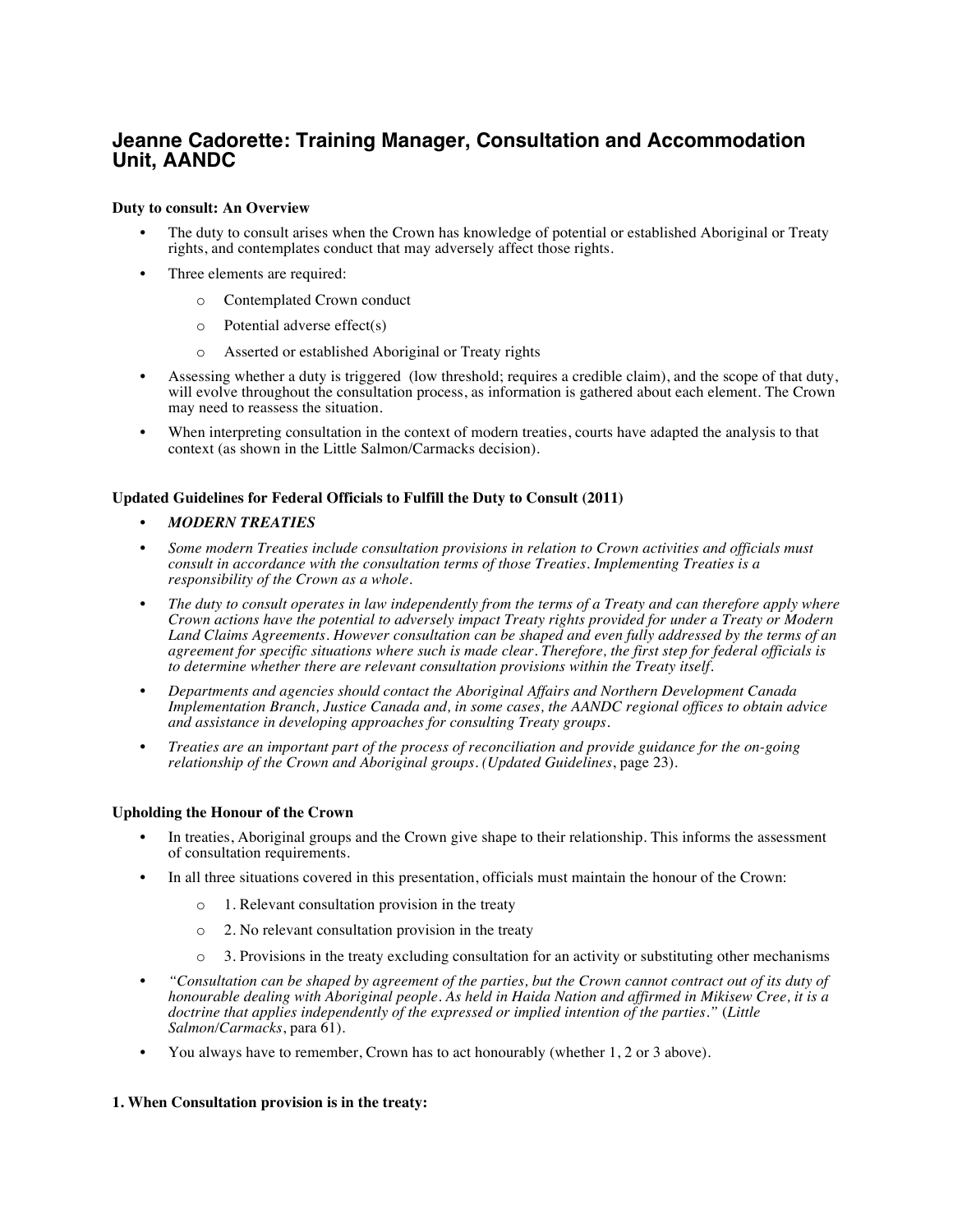- *When a modern treaty has been concluded, the first step is to look at its provisions and try to determine the parties' respective obligations, and whether there is some form of consultation provided for in the treaty itself. If a process of consultation has been established in the treaty, the scope of the duty to consult will be shaped by its provisions.* (*Little Salmon/Carmacks*, SCC, 2010, para 67).
- Identify the consultation provision tied to the Crown activity/decision at hand.
- **Clear provision, reasonable/upholding of the honour of the Crown:** deference by courts that will rely heavily on the provision:
	- o "Consultation can be shaped and even fully addressed by the terms of an agreement for specific situations where such is made clear" (Updated Guidelines)
	- o Officials are to abide by the consultation provision and related process
- **Unclear provision:** in addition to general treaty interpretation principles, officials and courts may look to other aspects of the treaty to interpret the provision and the scope of consultation (such as the definition of consultation, general provisions – certainty language, rights and obligations of the parties with respect to certain lands or similar activities, implementation plan, etc.)
- *Where adequately resourced and professionally represented parties have sought to order their own affairs, and have given shape to the duty to consult by incorporating consultation procedures into a treaty, their efforts should be encouraged and, subject to such constitutional limitations as the honour of the Crown, the Court should strive to respect their handiwork: Quebec (Attorney General) v. Moses, 2010 SCC 17, [2010] 1 S.C.R. 557*. (*Little Salmon/Carmacks*, para 54).
- If unclear, resort to treaty interpretation principles. What else is in the treaty that the parties may have intended?

## **2. When no consultation provision is in the treaty:**

- If there is no relevant consultation provision in the treaty and there is a potential adverse effect of the Crown conduct to a treaty right, then the duty to consult is triggered.
	- o Treaty is not a "complete code"
	- o Treaty is part of the relationship
- *(…) And the content of meaningful consultation "appropriate to the circumstances" will be shaped, and in some cases determined, by the terms of the modern land claims agreement.(…)*. (*Little Salmon/Carmacks*, para 46).
- Scope of the consultation:
	- o Courts would look to other aspects of the treaty to interpret the scope of the consultation (general treaty interpretation principles and other provisions)
	- o In the *Little Salmon/Carmacks* case, it was found to be at the lower end of the spectrum.
	- o Based on that court decision, elements to be considered may include: negotiated definition of consultation, certainty clauses, legislation in place to implement the treaty, decision of the parties not to incorporate a more general consultation process in the treaty itself, authority of the Crown to manage the lands, etc.
- Court found that the terms of the treaty provided insight into what parties considered as appropriate regarding consultation (para 74) or a useful indication of what the parties themselves considered fair (para 75).

#### **3. Provisions in treaty excluding consultation for an activity or substituting other mechanisms:**

- In *Little Salmon/Carmacks*, the Court also mentioned the following possibilities:
	- o "Parties can "negotiate a different mechanism" (para 71)
	- o "Honour of the Crown may not always require consultation" (para 71)
	- o Parties may decide to "exclude consultation altogether in defined situations" (para 46)